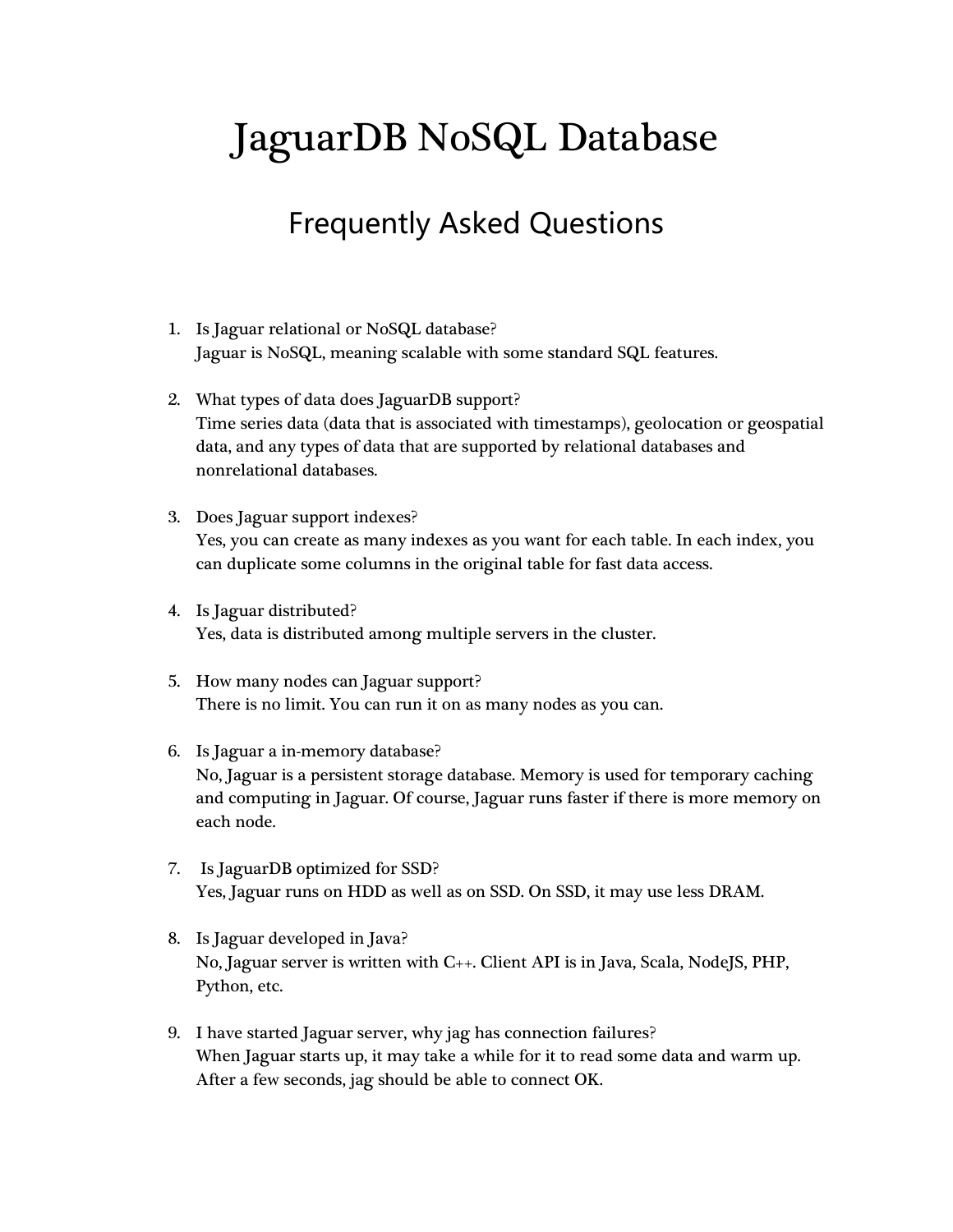- 10. I still get connection error on jag, what happened? If you are running the enterprise version, make sure the license is correctly installed.
- 11. I copied the commands from the Web or the document, why I get errors? The Web pages or the document may contain special characters. You should make sure the commands are in pure text format.
- 12. When I run Java client programs, I get error of "Unable to load library". Why? Make sure you have included the \$JAGUAR\_HOME/jaguar/lib in LD\_LIBRARY\_PATH so that the libJaguarClient.so file can be found by your Java program.
- 13. When I start and stop Jaguar server, should I do this on each node? Yes, you can login to each node and execute the scripts or using some tools to manage your cluster and execute the scripts from only one host.
- 14. I have multiple network cards on my server, how can I connect to Jaguar? If you have multiple NIC cards and IP addresses, you must specify which IP address your Jaguar should listen to. This is specified by LISTEN\_IP in conf/server.conf. When your client connects to Jaguar, it also must use the same IP address.
- 15. How many cores does Jaguar require? Jaguar does not have requirement on the number of cores. However, more cores will enable Jaguar to accept more client connections and speed up its read performance.
- 16. What is the jagexportsql program?

You can execute this script to pull all data records from all nodes and save data in a single file. You just need to run it from one node. The data can be imported to database with the jagimportsql program.

17. What is the jagexport program?

This program reads all data from a table and writes the data to a temp file in the export directory. The table can be dropped, recreated with a new schema. The jagimport program can be executed to reload the data from the temp file to the table.

- 18. How can I keep snapshot of tables? There are local backup settings in the server.conf file which can specify the interval for taking snapshots of all tables in Jaguar.
- 19. Does one of Jaguar nodes goes down, will Jaguar continue working? Yes, Jaguar cluster has fault-tolerance support in which if one node goes down or several hosts have hardware failure, the Jaguar cluster continue to work. Inserting new data and querying data still work.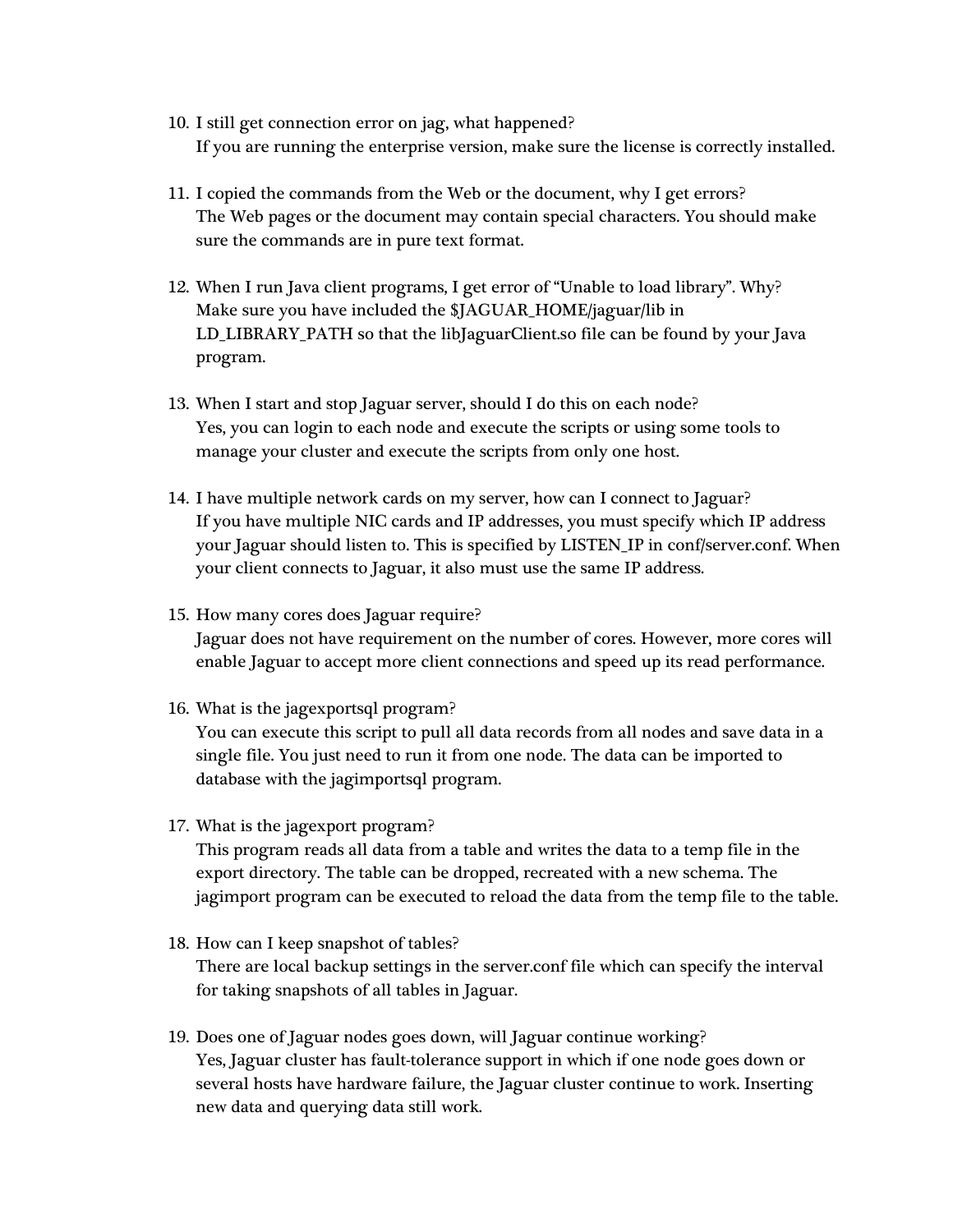- 20. How many replicates does Jaguar offer for each data record? Jaguar can store a maximum of three copies for each data record. The replication factor is set by the REPLICATION parameter in conf/server.conf file.
- 21. What is Jaguar in terms of CAP theory? Jaguar is an AP system. In case of hardware failure or network glitch, Jaguar favors availability over consistency. It offers eventual consistency.
- 22. How long it will take to install Jaguar on a cluster of 100 hosts? A few minutes. Suppose you have a user account on all the 100 hosts and the account password is the same on the hosts, then you just need to provide a file listing all the 100 hosts and execute one shell script, which will automatically install Jaguar software on all the 100 hosts. Some ssh servers do not allow login with passwords, in such case you need root admin to enable "PasswordAuthentication yes" in the /etc/ssh/sshd\_config file and restart sshd server.
- 23. I have Windows server, how can I run jaguar? JaguarDB does not support Windows now.
- 24. I have Jaguar installed on Centos 7 hosts, but I cannot connect to the Jaguar server. What went wrong?

Probably Centos 7 firewall is blocking connections to port 8888. You need to open the port 8888 for connections (run as root or sudo):

```
# firewall-cmd --zone=public --add-port=8888/tcp --permanent
# firewall-cmd --reload
# systemctl restart firewalld.service
```
- 25. For time series data, how many time windows can I create? You create as many as you want. For example, you can setup 5-minute windows, 15 minute windows, hourly windows, daily windows, 7-day windows, etc. There is no limit.
- 26. What is a tick?

A tick represents a time window. For example, a 5-minute window is a tick. A 3-hour window is another tick. A tick is one of the segments along the timeline.

27. When can I query the data in the ticks?

You can query the aggregation data in the tick as soon as the time series data is written to the base tables.

28. What timestamp is used in the tick tables?